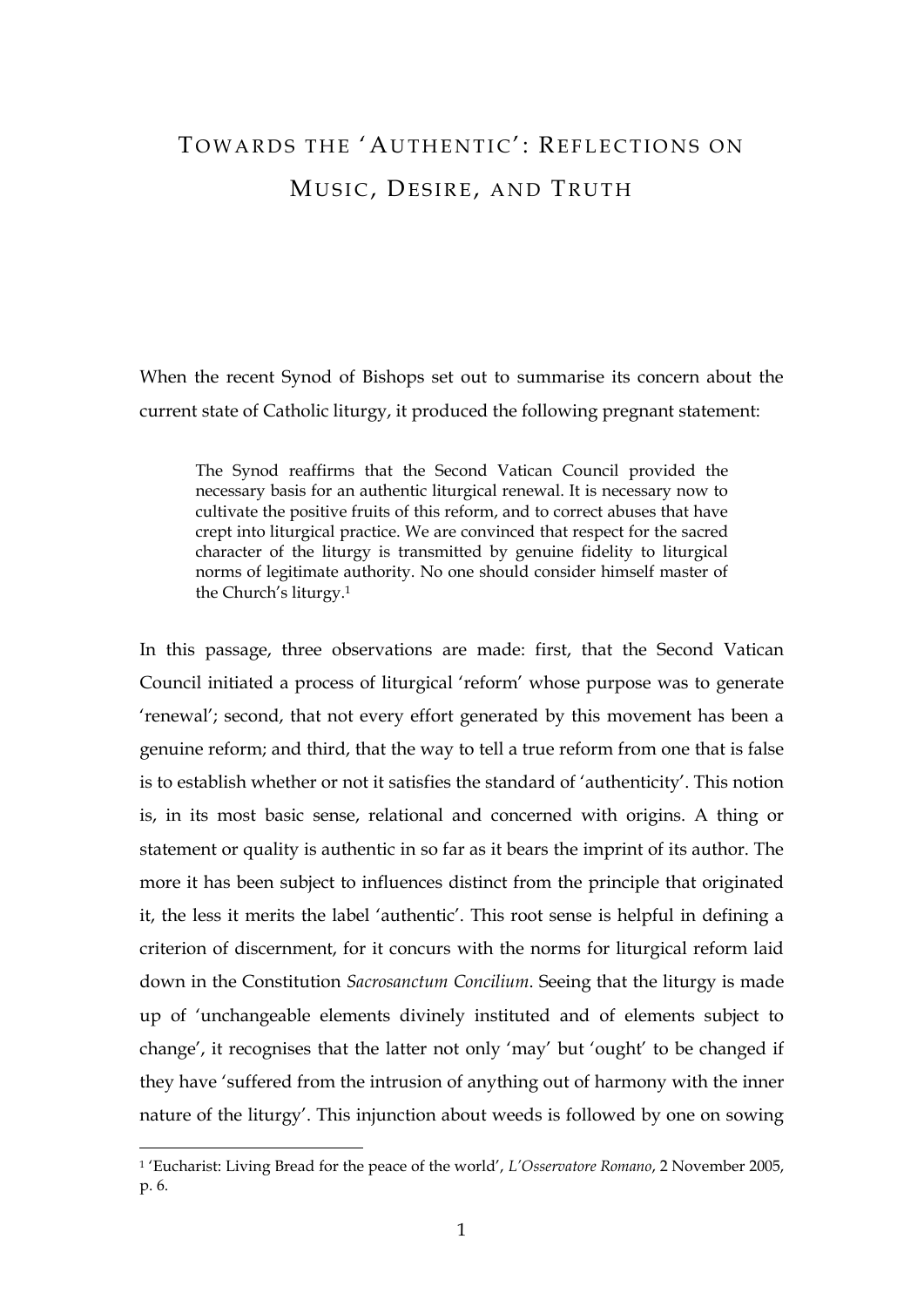and planting: 'care must be taken that any new forms adopted should in some way grow organically from forms already existing' (§§ 21-23). In other words: any established practice proving 'inauthentic' may lawfully be rooted out, while new practices may be introduced only if they can be 'authenticated', that is, grafted into a vibrant stem whose root is Christ, Beginning and End of the Church's cult. From this perspective, 'authentic liturgical renewal' would seem to presuppose, first, continuity of worship and, secondly, continuity of inner truth, and it is the coincidence of these two terms, worship and truth, that I shall go on to address, since it points to a directive placed on the lips of Christ himself, in the fourth chapter of the Fourth Gospel: 'God is spirit, and those who worship him must worship in spirit and in truth' (4:25). I propose to unravel some connotations of the word 'truth' as used by St John; then to ask whether this notion can be applied specifically to music; and finally to reflect on the potential of music to be a vehicle of truth in the context of a liturgy 'renewed'.

Given the highly visual construction of St John's Gospel, in which, after the manner of an icon, meaning is often subtly conveyed by a gesture of the hand, a circumstantial detail, a symbolic presence or absence, we can learn much about Christ's instruction to the Samaritan woman by stepping back and considering, as it were, the frame of the picture. The exchange takes place at Sychar, 'close to the estate which Jacob gave Joseph, his son' (4:5). That transaction is recorded in the LXX text of Gen 48:22, where the property is identified as Shechem, a place with ancient cultic associations. It was at Shechem that Abram first saw the LORD and first erected an altar of the patriarchal covenant; it was from here that he went forth as a herald, proclaiming 'the LORD' throughout the land of promise (Gen 12:1-8). It is not, therefore, a fortuitous spot for the revelation of a mode of worship befitting the new covenantal dispensation of 'grace and truth' (Jn 1:17), made at 'the sixth hour', the fullness of day, when the world is bathed in light (4:6). The authority of Christ's words is enforced by the self-designation that follows: the first of the  $\dot{\epsilon}$   $\gamma\dot{\omega}$   $\epsilon\dot{\mu}$  revelations that recur to remind us that we are reading, not a mere Life but the narrative of an epiphany.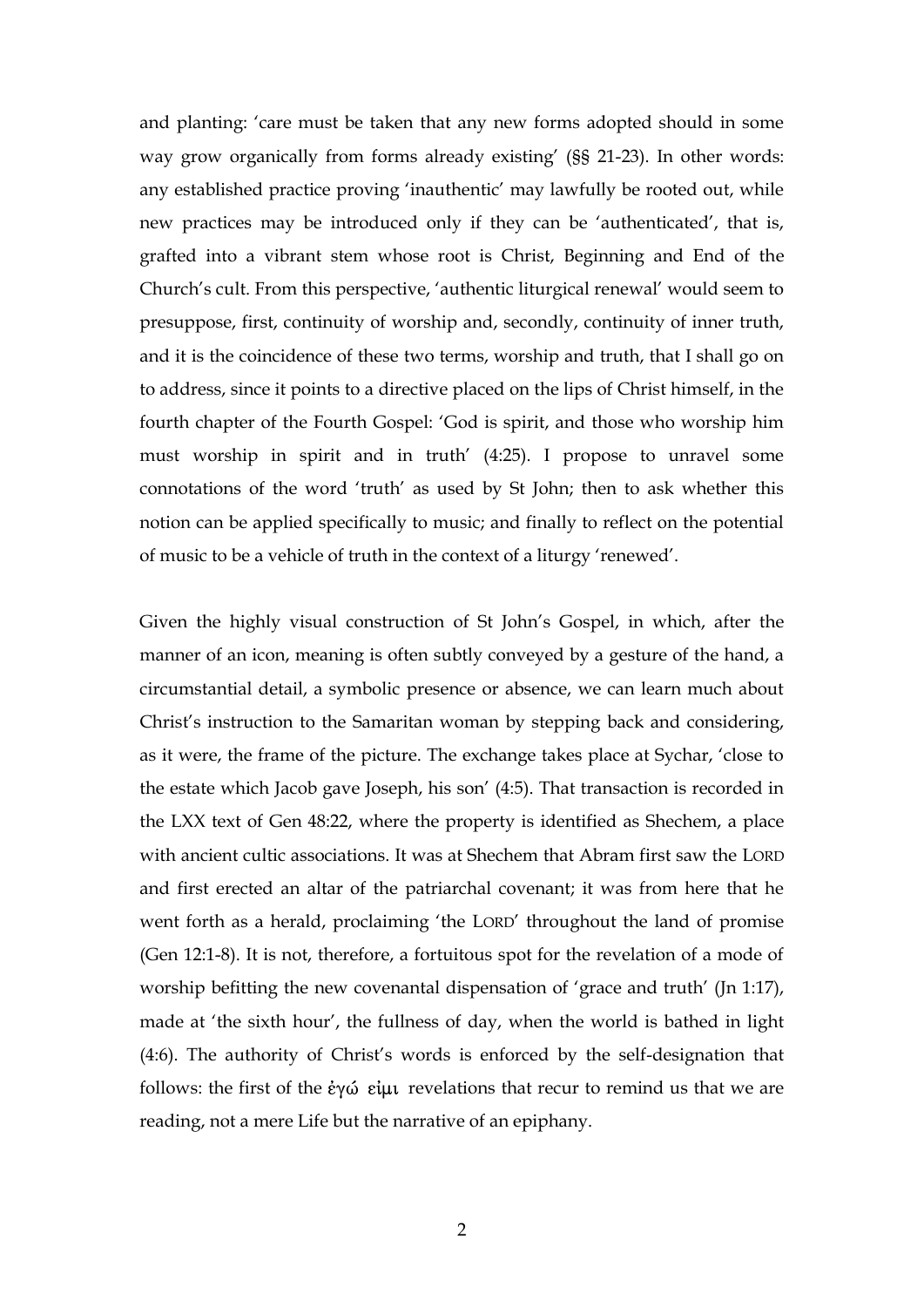But what is the 'truth' required for worship? It is not a form of cultic orthopraxy, for any such category is explicitly transcended (4:21). Nor can it, in a recommendation to a person banned from dealings with Israel (4:9), indicate ethnic credentials. It is not reducible to 'right knowledge', given that the hour will come—'and is now'—when it will be accessible both to the Jews who 'know' what they worship and to the Samaritans who 'do not' (4:22-23). And it cannot be a moral requirement: for such considerations, Jesus here shows remarkably little concern (4:17-19). To understand, we must look at two other texts. Christ's nocturnal discourse to Nicodemus reached its climax in a sharp, metaphysical distinction drawn between 'workers of untruth'<sup>2</sup> and 'workers of truth', the former cowering in darkness lest their vain deeds be exposed, while the latter hasten towards light and exposure: they are fearless, for their works were 'wrought in God' (3:20f.). 'Truth' here appears less as the object of a given action than as the state of soul in which the action is performed. To 'work truth' is to 'work in God', and such work is a quest for light. When, at a later stage in the narrative, Christ identifies himself as 'the light of the world' (8:12) and promises his hearers a truth that will 'set them free' (8:32), those in his audience apparently equipped to fathom the import of his words—who possessed 'the truth' in the above aspects: cultic, ethnic, intellectual, and moral—were impervious. They called him a Samaritan and 'picked up stones' (8:48, 59). At Sychar, however, a weary, undistinguished woman responded spontaneously to the voice of 'truth' when she heard it, in full exposure to the noonday sun. She thereby became the first to hear a message for which her heart hardly dared to hope: 'I am the one you have been waiting for. I bring the water that will quench your thirst. You need not look for another' (cf. 4:26, 10ff.).

This woman of irregular life thus appears to qualify as a 'worker of truth'. She was able to offer the response withheld by those other hearers, selfdesignated 'sons of Abraham' (8:33, 39), who by their rejection prompted one of

<sup>&</sup>lt;sup>2</sup> Whereas St Paul twice uses  $\phi \alpha \hat{\nu} \lambda o \zeta$  as a straightforward antonym to  $\dot{\alpha} \gamma \alpha \hat{\nu} \dot{\alpha}$  (Rm 9:11; II Co 5:10; cf. Tit 2:8), the simple meaning 'evil' seems improbable in Jn 3:20-21 (there has already been talk of  $\ell\rho\gamma\alpha$  πονηρά in the preceding verse). The nature of the conflict is metaphysical rather than moral: we are dealing with degrees of reality. It would appear natural, therefore, to interpret  $\phi$ αῦλος in terms of its root meaning: 'slight, trivial, vain', a sense that occurs in the LXX, occasionally with the added shade 'deceitful'. Cf. Pr 5:3; Jb 6:3, 25; Si 20:17.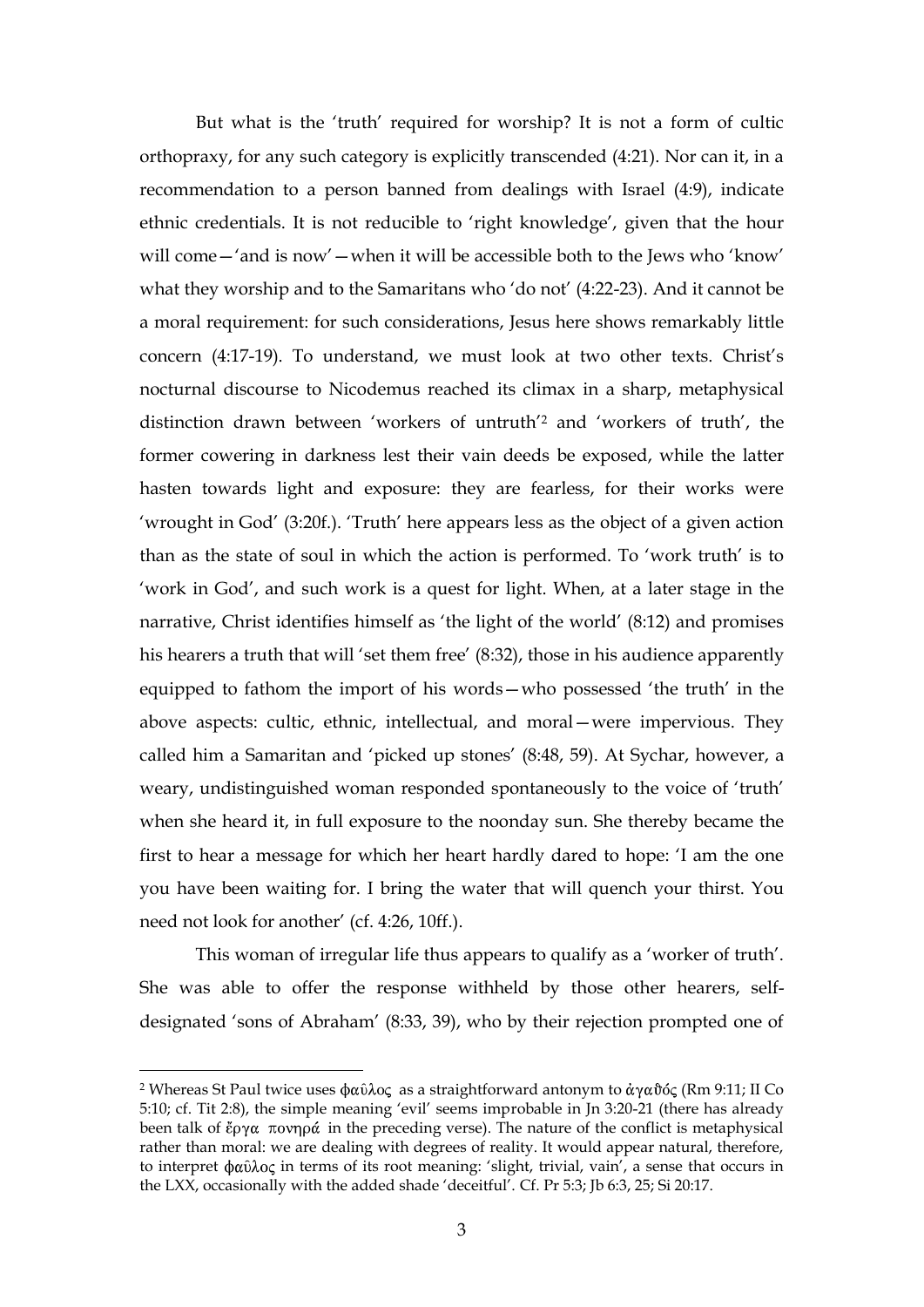the most heart-rending cries of the Scriptural canon: διά τί την λαλιάν την έμην ού γινώσκετε; (8:43). While this phrase is conventionally rendered, 'Why do you not understand what I say', there is a strong case to be made for another, more urgent, interpretation. The noun does not so much denote the content as the act and manner of speech, as is evident in the high priest's maid's challenge to Peter in Mt 26:73: ή λαλιά σου δήλόν σε ποιεί-'your accent exposes you'. So Jesus's anguished questioning in Jn 8 could plausibly be invested with the sense 'How can you fail to know the way I speak?' or even 'How can you mistake my voice?', especially if we bear in mind the discourse following in chapter 10, where the ability to recognise and trust the Shepherd's 'voice' is the one requirement for entering the sheepfold. If we adopt this reading of Jesus's words, they begin to ring with the full pathos of the Good Friday Reproaches, and we recognise his hearers' failure to accept the 'truth' as not merely a failure to understand: it is a failure to listen and to recognise. They could not receive the 'truth' because they would not hear the 'voice' that proclaimed it. The woman at the well, in contrast, heard and was enlightened, exactly as another woman would later hear and be enlightened, going forth to proclaim Jesus as risen, not because she 'understood' but because she had recognised the timbre of a loved voice speaking her name (20:16-18).

The perception of 'truth' in Johannine usage, then, begins with an ability to recall and recognise. It grows through self-abandonment in trust and is carried by a momentum from shadow to light. These several layers of meaning are woven into the fabric of the Evangelist's vocabulary, for the Greek notion of  $\dot{\alpha}$ λήθεια conveys the full force of an active struggle against darkness. Compounded of the  $\alpha$  privative and the noun  $\lambda \hat{\eta} \hat{\sigma} \sigma$  -'forgetting' or 'forgetfulness'—it has grown out of the root  $\Lambda A\Theta$  from which we also get the verb  $\lambda \alpha \nu \hat{\alpha} \nu \omega$ , meaning, in the Active voice, 'I escape notice', and in the Middle voice, 'I let something escape me', that is, 'I forget purposely'. Forgetting, to a Greek way of thinking, was not primarily an involuntary privation caused by inattention or diminished mental faculties, but a conscious act, a willed relinquishing of memory. Were such deliberate forgetting to become a state of soul, it might produce a thirst for oblivion to which 'lethargy'—morbid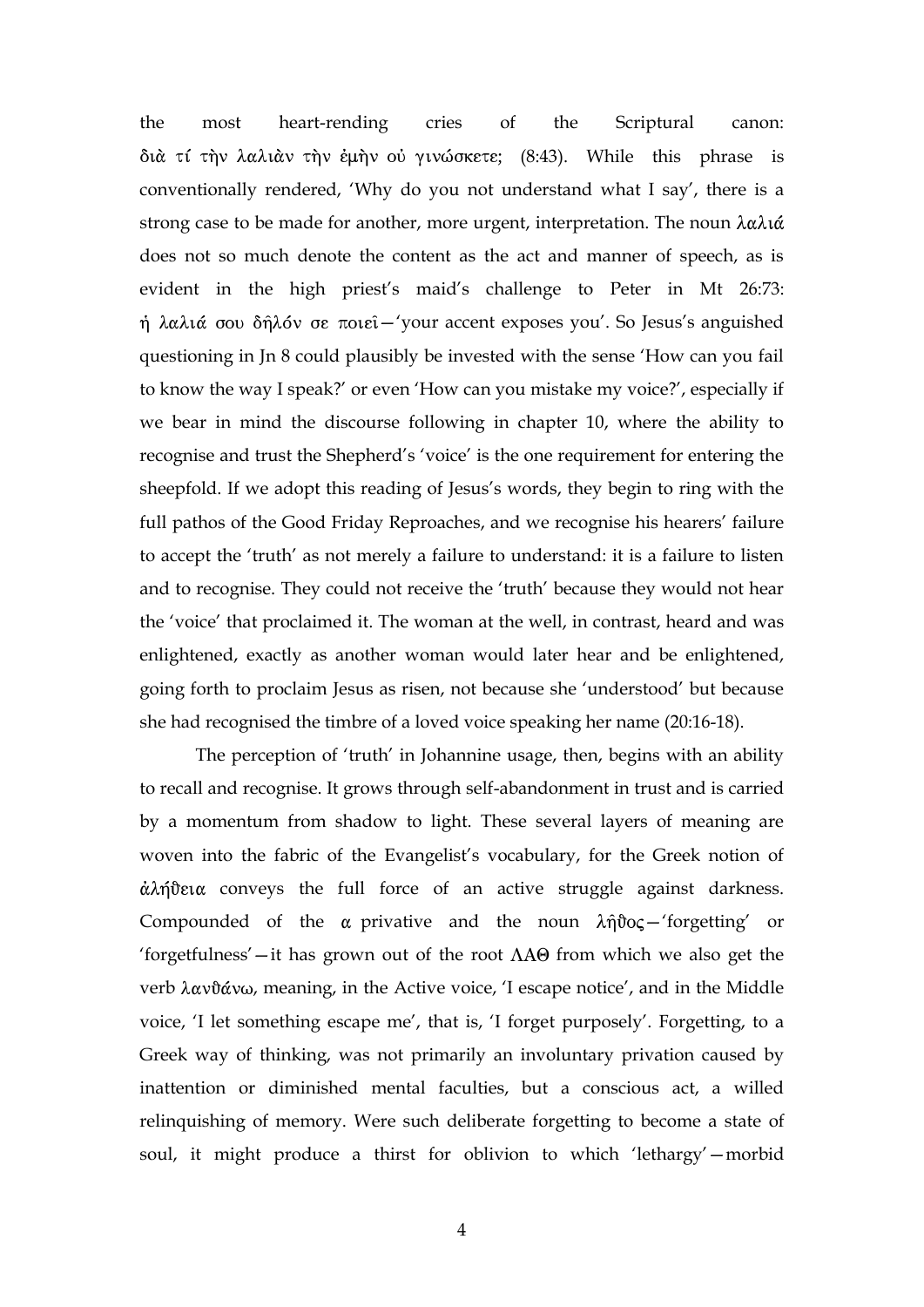drowsiness—represents a parallel on the level of the body, and of which we find a mythical representation in Lethe, the dark river of the underworld from which the Shades drink to forget their past.<sup>3</sup> Over against this narcotic twilight,  $\dot{\alpha}$ λήθεια stands for a resolute clinging to consciousness. It denotes a refusal of disintegration that reaches its highest degree in the revelation, made in Jn 14:6, that the fullness of 'truth' possesses a face and a voice and that it speaks 'I am'. Christ is the Truth. And the tragic irony of Jesus's last real dialogue in St John's narrative, when he stands before Pilate in the Praetorium, is that, in one man's blasé recital of a trite enquiry, 'What *is* truth?' (Jn 18:38), we see Everyman, ourselves, with eyes unfit to see and ears unfit to hear, oblivious to the silent, beckoning presence of Truth incarnate. To live and to worship in truth is to educate our heart, mind, and senses to perceive this real object of our desire. It is an endeavour to swim upstream from the murky pool of oblivion, protectingly overshadowed by the Spirit (who in the Fourth Gospel 'consoles' precisely by 'calling to mind' (14:26)), towards a fullness of light and remembrance, a radiant, personal Presence, before which any man or woman 'standing in truth' (cf. 8:44) will bend the knee, adore—and sing.

For surely it is not merely by virtue of iconographic convention, a dear but useless sentimentality, that the heavenly host, those intelligent beings caught up in the vital flow of eternal Truth, is thought of as a choir? When 'grace and truth' appeared in the flesh (cf. Jn 1:14), angels were heard singing across the plains of Judah (Lk 2:13-14), echoing a hymn that resounds through the scriptural canon from Isaiah to the Apocalypse. Among the blessed in heaven, St Thomas assures us, the praise of God is 'vocal' (*ST* 2a2æ 13, 4), and if western religious art has accustomed us to the sight of angels playing the harmonium, this is a pictorial expedient designed to convey the inexhaustible harmonies of the 'new song' chanted eternally before the throne of the Lamb. The earthly pilgrimage of Christians is guided by the distant sound of that song. It inflames and informs their hope that, in the perfection of the 'rational worship' enjoined by St Paul on

<sup>3</sup> Cf. the penetrating lexicographical analysis of Paul Florensky in *La Colonne et le fondement de la vérité*, trans. by Constantin Andronikof (Lausanne : L'Age d'Homme, 1975), p. 19f.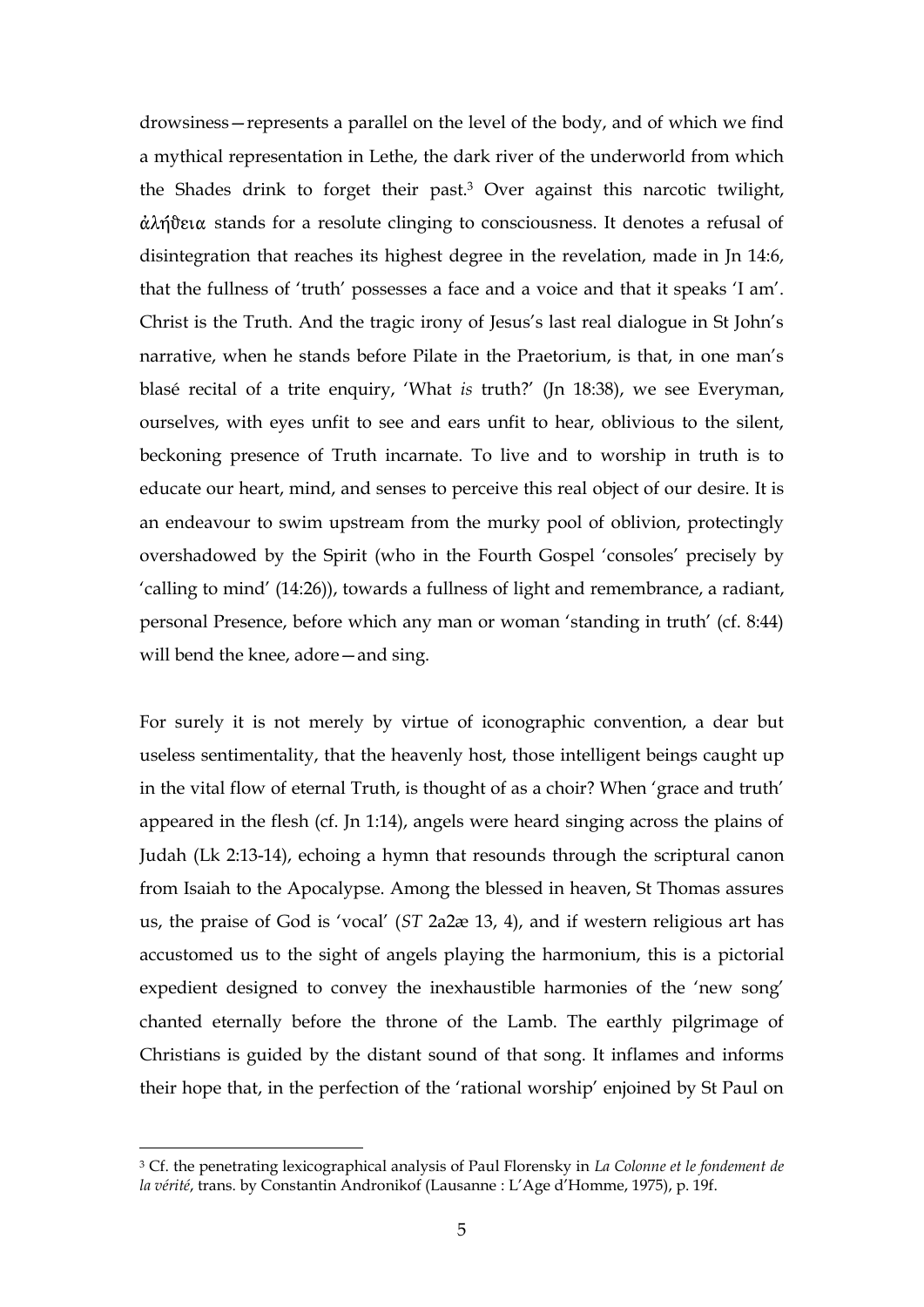the Romans (Rm 12:1), body and mind will one day unite in an unceasing Alleluia that is but the vocalisation of an entire being become praise.

If man's celestial participation in divine truth is celebrated with song, music can likewise express his search for truth while on earth. Several giants of modern musical composition deliberately wrote to this end. When the critic Fritz Volbach refers to Johann Sebastian Bach as 'the greatest German mystic', this is no reckless hyperbole.<sup>4</sup> The ageing Franz Liszt produced works of extraordinary contemplative intensity;<sup>5</sup> while Francis Poulenc, many of whose lyrical works are coloured by mockery, spoke of his transparent opera *Dialogues des Carmélites* (1957) as a work 'about grace' that, far from being out of character, had sprung from the depths of his being.<sup>6</sup> It is, however, to two other instances of truth in music (closer to us in time, and perhaps also in experience) that I should like to turn before speaking more specifically of music and worship.

In 1975, Ingmar Bergman made a production for television of Mozart's *Magic Flute*. At first sight, this work seems out of place in his cinematography: a burlesque interlude in the sombre existentialism of a sequence that, for present purposes, we might date from *Persona* (1966) to the *Autumn Sonata* (1978). Yet these three very different films draw on the same musical metaphor. In the first, a celebrated actress immures herself in silence after the realisation that her stage 'personae' are in fact expressions of an ego locked in a cycle of shifting identities. Muteness is her baffled response before an aspiration to integrity that is hopelessly compromised by speech. The depth of this conflict is conveyed when by chance she hears the Andante movement of Bach's Violin Concerto in A Minor through a radio broadcast. For a long time we see her lying motionless, transfixed by the music, until she brings her hand to her mouth in a gesture at

<sup>4</sup> Johann Sebastian Bach, *The High Mass in B Minor*, musical edition from the score of the Bach-Gesellschaft, with a foreword by Fritz Volbach (London: Eulenburg, [n. d.]), p. i.

<sup>5</sup> E.g. *Les Jeux d'eau à la Villa d'Este*. 'Towards the middle of the piece the obvious, shooting, leaping water-effects calm down and a reflection of the composer is seen in their now stilled waters. In the manuscript at this point (where the key changes to D major) a Latin text from St John's Gospel is written: *Sed aqua quam ego dabo, fiet in eo fons aquae salientis in uitam aeternam*' (Stephen Hough, *Liszt: An Italian Recital*. CD Virgin Classics. 1992. Sleeve notes, p. 6)— Christ's words to the Samaritan woman. It is not far-fetched to hear the remainder of the piece as an act of worship aspiring to truth.

<sup>6</sup> *Entretiens avec Claude Rostand*, cited in the sleeve notes to *Francis Poulenc: Oeuvres lyriques*. CD EMI. 1998.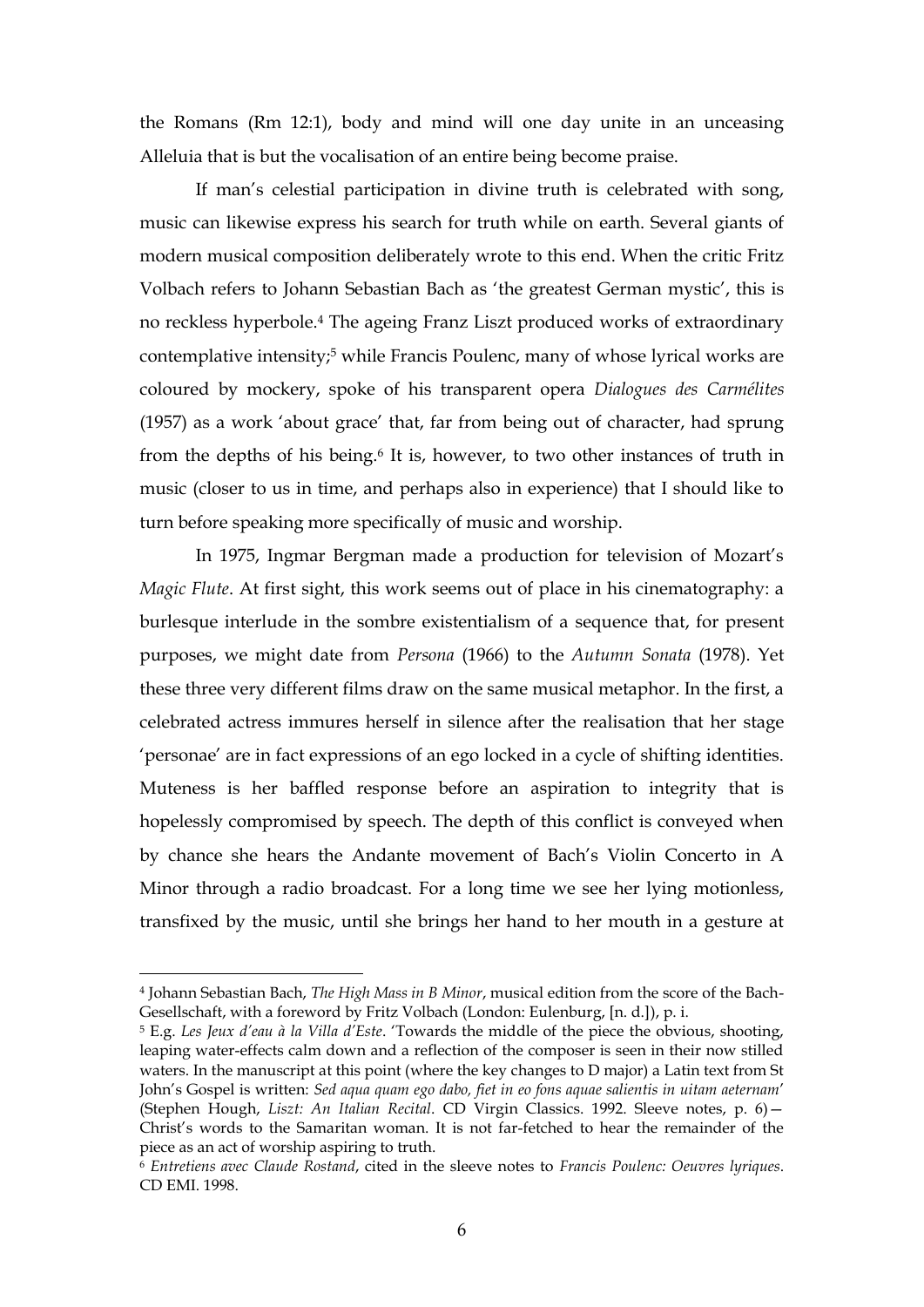once of pain and desire. That movement is duplicated seconds later before a newsreel of Thick Quang Duc, the Vietnamese monk who in 1963 immolated himself in protest against the religious intolerance of the Diem regime. The sight of this martyr for truth, of a sublime sacrifice brought unbearably close, had made manifest the imperative voiced by the violin. In the *Autumn Sonata*, it is the truth of a relationship that is unmasked by music. A mother and daughter are reunited after long estrangement. They strive to hide their scars, to present an invulnerable countenance to one another, yet all efforts collapse when, on their first evening together, they sit down at the piano and in turn play Chopin's tortured Second Prelude. Before its deliberate dissonances, sometimes resolved, sometimes left to linger, pretence is no longer possible. Love and hatred, pain and anger fly across either woman's face: passions that explode in a paroxysm of rage during the night, when the furies unleashed refuse to return to confinement.

Standing between these two probing works, the *Magic Flute* offers, for all its apparent simplicity, an exegesis of a theme common to both: man's yearning for integrity, for life in the truth. The potential of music to be, in this quest, a standard and sacrament is given material form in the flute entrusted to Tamino in the Act One Quintet, whose message is plain to read in Schikaneder's libretto: the ideal of love and wisdom presupposes the vanquishing of lies; it unfolds by transforming passions and softening hardened hearts. These are terms the flute has power to effect if it is played from a pure heart: the Queen of the Night depends on a virtuous intermediary to make it serve her own purpose. The three occasions on which Tamino plays the flute all arise from inner darkness. The first, in Sarastro's temple, follows the cry 'Perpetual night, when will you flee?', betraying a confusion of both mind and senses; the second is prompted by the temptations of the House of Trials; while the third accompanies his passage, with Pamina, through fire and water, from ignorance to enlightenment. In this, there is a clear progression from discernment of truth through purification of the passions to the overcoming of death itself. Bergman renders the metaphysical dimension of the final trial—implicit in the opera—through a scenario drawn from Thomas Mann's *Doctor Faustus*. Halfway through this novelistic account of the problem music-truth, the Luciferian composer Adrian Leverkühn encounters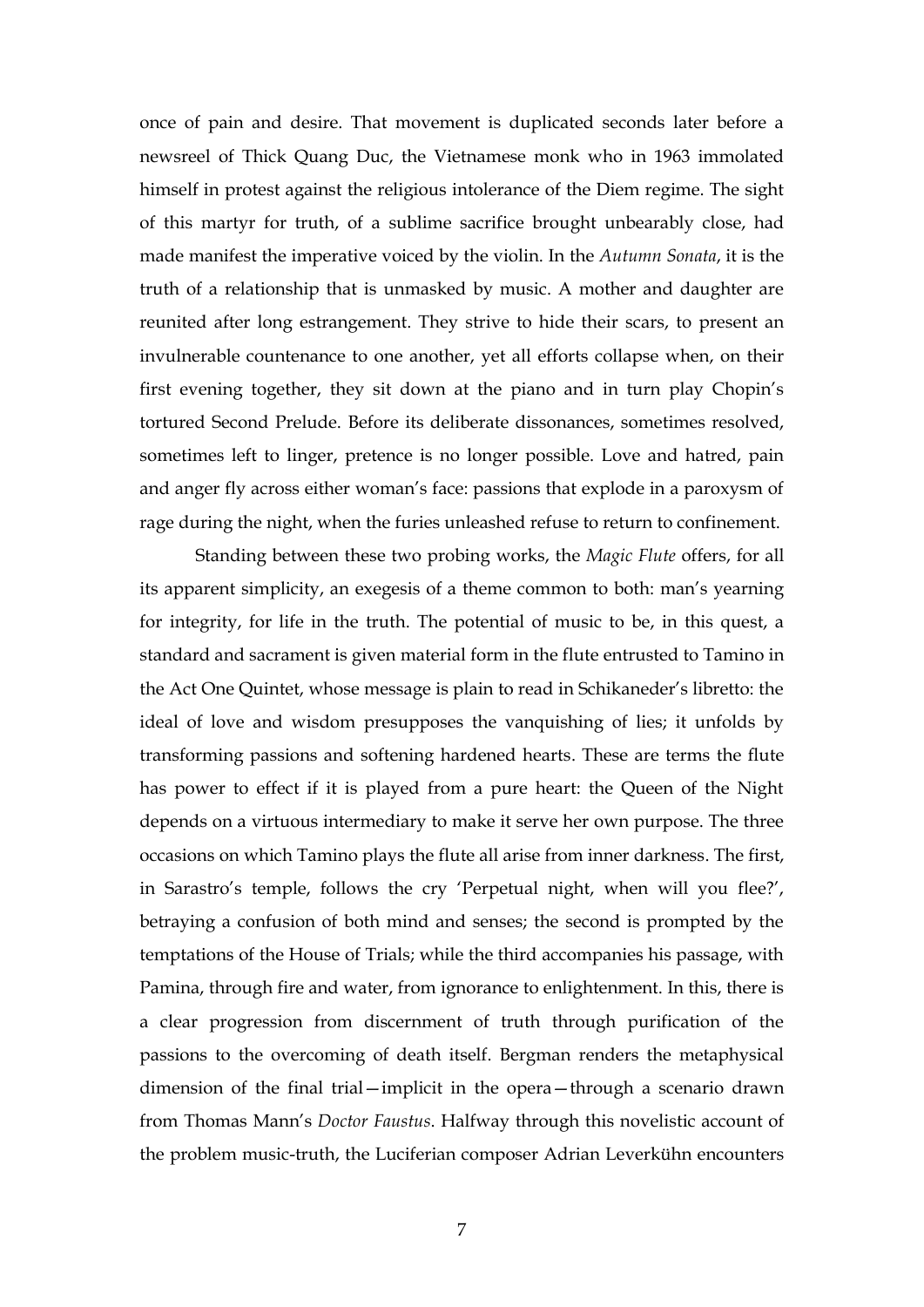the real Prince of Darkness, who describes his dominion. Hell, reveals the devil, is a place whose quintessence

is that it leaves its denizens only the choice between extreme cold and an extreme heat which can melt granite. Between these two states they flee roaring to and fro, for in the one the other always seems heavenly refreshment but is at once and in the most hellish meaning of the word intolerable.<sup>7</sup>

The unquenchable thirst for comfort informs much of Bergman's art, and it is his dogged resolution to depict its anguish that places him among the very great exponents of the human condition. So his attachment to what he calls the 'gospel of the *Magic Flute'*<sup>8</sup> is all the more striking. Led by its music, Tamino and Pamina traverse infernal extremes, devouring flames and numbing frost, enveloped in a love stronger than death. Bergman is always suspicious of words and conscious of man's propensity to deceit. But he never yields to cynicism. Through the bleakness of his vision, flashes of light explode in sudden moments of glory: signs of faith in a vital truth whose essence is no doctrine, no word of promise susceptible to betrayal, but the incorruptible tone of a magic flute.

While Bergman was staging Mozart's opera in the early months of 1975, the Abbess Maria Gysi lay dying at the Monastery of the Assumption near Whitby. Secondary cancer had been diagnosed, and although she did not slip away until 25 November 1977, her eyes were from then on deliberately, expectantly set on death. The entire adult life of this woman had been a singleminded pursuit of the Logos. As a companion of Maria Skobtsova in the 1930s, she had experienced the intellectual ferment of Russian émigré life in Paris and embraced Orthodoxy with heart and mind. After a short career in nursing, she returned to her native Switzerland in 1943 to undertake a systematic intellectual formation, first at the Basle faculty of theology, then in philosophy under the Platonist Hermann Gauss, who introduced her to the 'perfect clarity and stillness

<sup>7</sup> Thomas Mann, *Doctor Faustus*, trans. by H.T. Lowe-Porter (London: Penguin, 1968; repr. 1981), p. 240. Bergman acknowledges his dependence on Mann in the documentary film *Tystnad, Tagning, Trollflöjten*. Dir. Katinka Faragó and Måns Reuterswärd. SR 2. [1975 (?).] <sup>8</sup> The phrase is used in *Tystnad, Tagning, Trollflöjten*.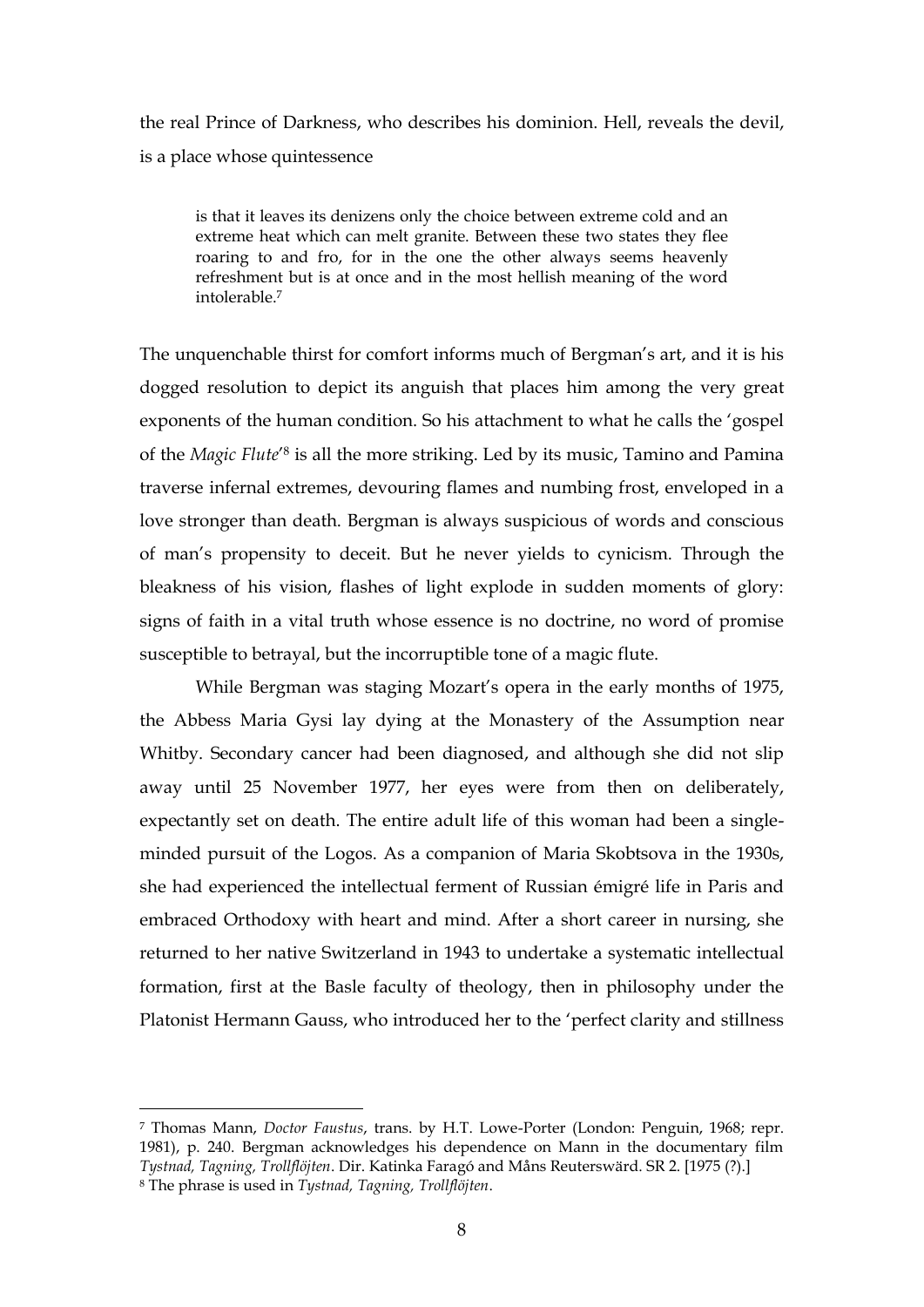of thought'<sup>9</sup> . She would refer to him for the rest of her life as a model of philosophical living. Like her teacher, it was in Plato that she found the essential direction for her own mind, assiduously pursued through a doctoral thesis on Ralph Cudworth and the Cambridge Platonists that brought her to England. In 1951 she was clothed as a nun by Metropolitan Anthony of Sourozh and moved to West Malling, where she lived in seclusion until 1965, when a small Orthodox monastery was founded at Filgrave. This foundation later moved to Whitby, where Mother Maria stayed until she died. Throughout her monastic life, she maintained a stringent discipline of the mind, translating and writing works on liturgy, Scripture, prayer, and philosophy. She displayed an unfailing delight in, and respect for, words. However, with death before her eyes, she yearned for music.

The gift of a gramophone unexpectedly met that need, and in March 1975 Mother Maria confided to a correspondent: 'I used to play the violin and it was like coming into another life of mine to hear the violin again: my first experience of the transcendent in early life' (p. 79). That early experience was now analogously repeated in a profound engagement with Schubert's String Quintet in C major. The outstanding position of this work in the history of chamber music is, of course, undisputed. Completed a few weeks before the composer's death in 1828 (in the circumstances of its composition, it corresponds to the *Magic Flute*, whose overture Mozart wrote barely ten weeks before he was carried to a pauper's funeral), the Quintet stands as a testament to man's spiritual combat. The home key of C major, sounding vigour and vitality, sings determinedly, sometimes defiantly, within a range of troubling modulations. The opposing forces culminate in the grim Neapolitan second that haunts the Fourth Movement coda in a dialectic of hope and despair enduring to the final chord. It was this meeting of opposites, experienced as encounter, not conflict, that impressed itself on Mother Maria. 'How I love the Quintet', she wrote in April:

the melody which ever wants to go further and yet is lovingly held, and lets itself be held, alone and not alone; and in the going forward yet […] plays with the others in unity and in full and loving suffering together, a

<sup>9</sup> *Mother Maria: Her Life in Letters*, ed. by Sr Thekla (London: Darton, Longman & Todd, 1979), p. xxi. Further references are given after quotations in the text.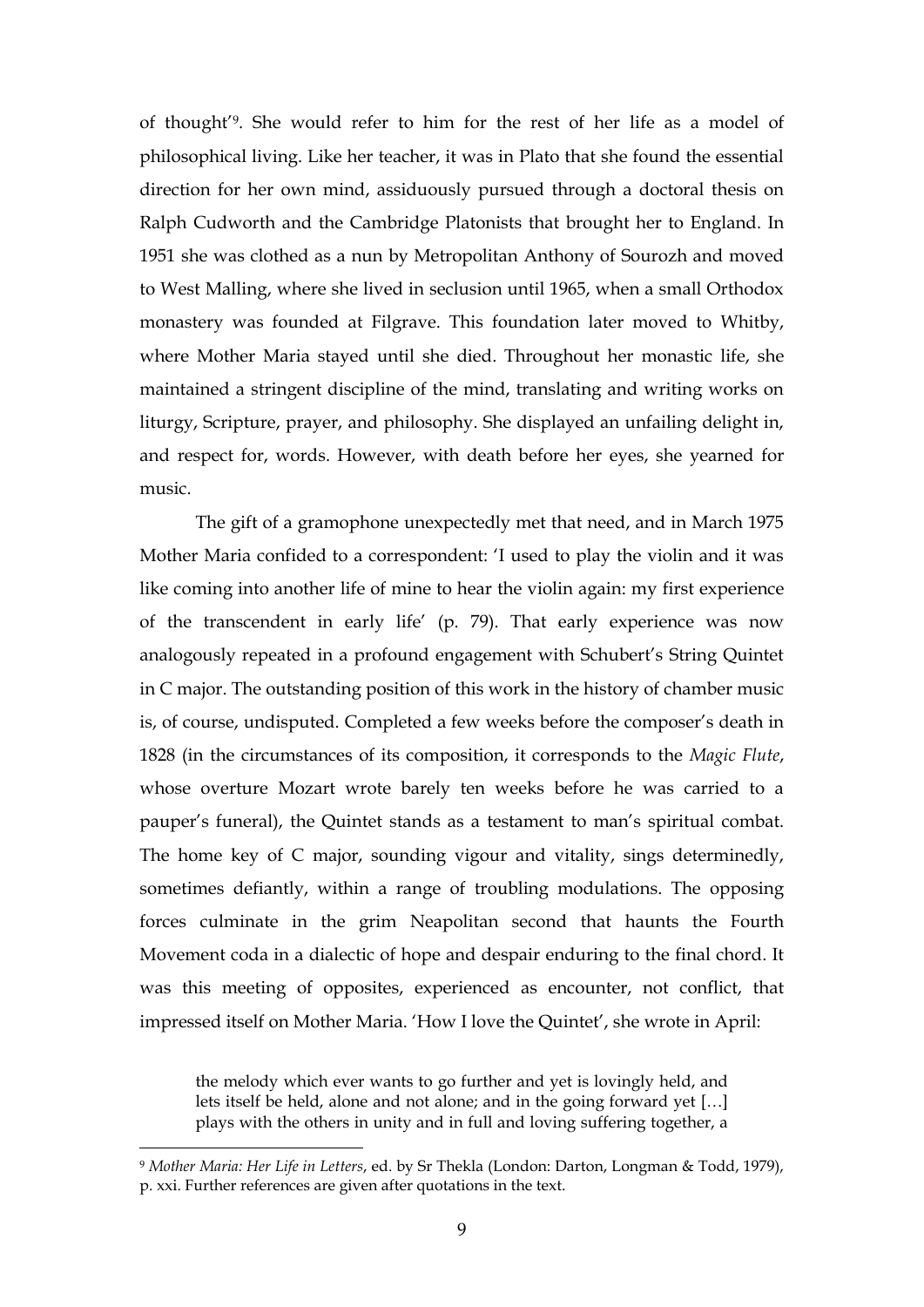unity which cannot be fulfilled on earth. It is as if it were played in the 'centre'—the wide, wide country between heaven and earth. I now live very starkly in this 'between', where, in spite of many building worries, the earthly is already finished and shut away, and the new has not yet begun (p. 112).

In Schubert's musical idiom, she had found a reflection of herself that corresponds to Guerric of Igny's arresting image of the monk—the paradigmatic Christian—suspended in the vast space between heaven and earth, raised high on the glorious cross of his desire (I *Adv*. 3). A few months later, she spelt out the philosophical basis of that experience in a letter discussing man's inability to establish a rational 'criterion' of Truth. It is futile, she maintained, to hope for such reassurance, since it would suggest that 'we could place ourselves outside Truth and judge it as a possession. But we are inside it, surrounded on all sides, unable—even in hell—to fall out of it' (p. 82). A reality so immense cannot be articulated, for it transcends words. It can only be hinted at, pointed to, and ultimately, inhabited. Towards that end, the expressive resources of a string ensemble may prove a more accurate indicator than discourse. For at the limits of human desire, where speech, unless it resorts to self-subverting apophaticism, must fall silent, music continues to sound, capable of uniting opposing forces in euphony and so, mysteriously, of voicing the ineffable.

I have dwelt on this couple of individuals because they represent, I suggest (with the reservations due to any categorisation of human experience), two archetypes of the modern truth-seeker: one rooted in faith, purposefully seeking a personal Truth through prayer, asceticism, and intellectual striving; the other distrustful of religion yet seeking wholeness, haunted by death and a need to make sense of pain. The cinematographer and the philosopher-nun work within different conceptual frameworks; they appeal to different vocabularies, different grammars of thought. Yet both spontaneously acknowledge music as being potentially among the loftiest expressions of the truth they seek. That truth corresponds, in both instances, to the outcome of our excursus above. It is a principle that directs hearts and minds away from illusion towards what they really desire. It involves a passage from darkness to light, from isolation to communion, and a full integration of remembrance. Bergman's fascination with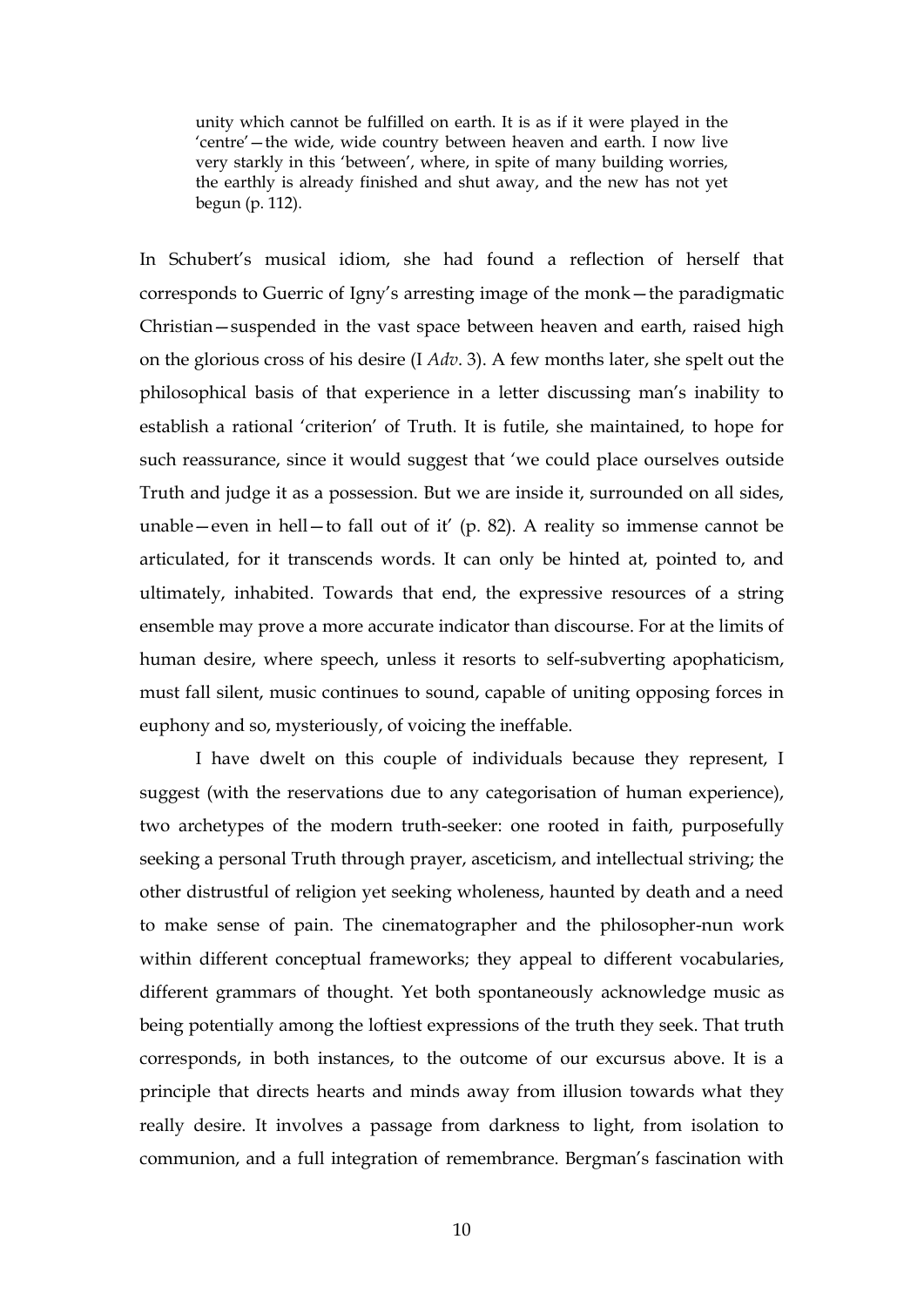this latter theme is echoed by Mother Maria's assertion that Christ offers, not the exclusion of evil, but its transformation (p. 95). To both of them, truth is a state of being that offers the resolution of conflicts, the healing of wounds, and that finds in the language of music perhaps the highest degree of similitude compatible with our world of strife.

Was it a similar insight that, in 1963, prompted the Council Fathers to declare that, in the context of worship, the Church's musical tradition is a 'treasure of inestimable value', outstanding among all other forms of artistic expression? The reverence for music, whose purpose is 'the glory of God and the sanctification of the faithful', is a conspicuous feature of *Sacrosanctum Concilium* though, evidently, the music in question is not just any music (§ 112). The document refers to a 'treasury of sacred music' embracing both polyphony and the repertoire for pipe organ. It urges that contemporary composers should increase this store of riches by worthy creations (§§ 114-121). But above all it defines a particular kind of music as the proper possession of Latin Christendom, the prize jewel in its treasure chest. Gregorian chant, it specifies, is the music that, better than any other, can give voice to the Roman liturgy. To it, by right, belongs pride of place in worship. The practical nature of that recommendation is seen when the text goes on to commission typical editions of the chant for universal use (§§ 116-117). No other council has established a similar privilege, and Vatican II reserves it exclusively for the domain of music, in contrast to the visual arts, where the Church 'has not adopted any particular style' as her own (§ 123). Why this predilection? It is certainly no nostalgia for the liturgical splendour of the European centuries of faith. Any such sentiment is ruled out by the document's resolutely forward-looking perspective. When the Council Fathers brought the Gregorian heritage to the fore, it must have been because they thought it fit to express the 'authentic liturgical renewal' they sought to engender, fit to impart 'a foretaste of the heavenly liturgy celebrated in the Holy City of Jerusalem', and fit to facilitate the 'actuosa participatio', the 'effective participation', of the faithful (cf. §§ 5-20): fit, in other words, to be worship 'in spirit and in truth' here and now, amid the complexities of the third millennium. That their estimation rests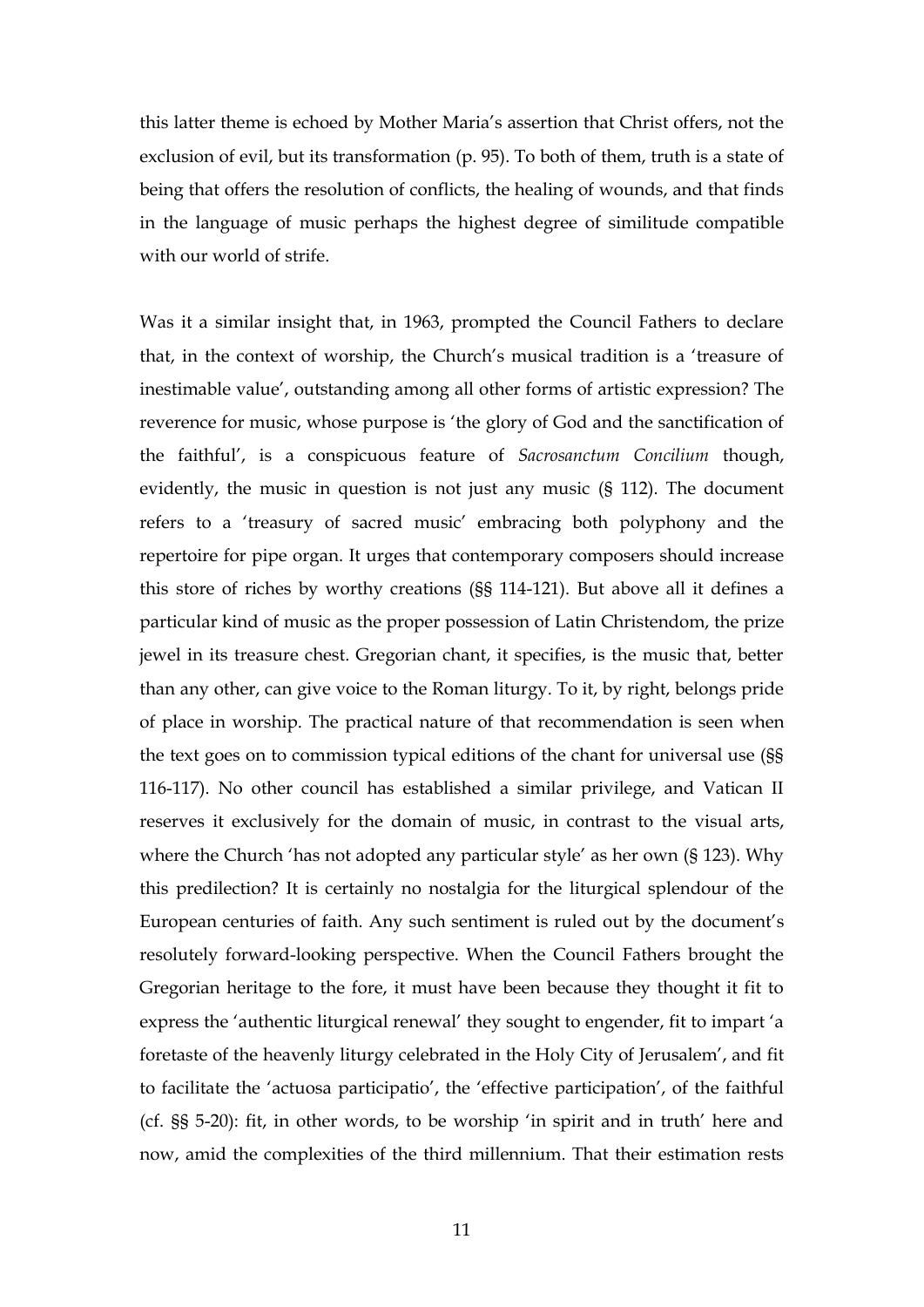on firm foundations may be seen from even a cursory look at Gregorian chant in three of its constituent elements, as servant of the Word, as perfection of musical form, and as the song of the Church in her worship, through Christ, of the Father.

Music, no less than speech, has a singular aptitude for association and allusion. In drawing on this potential, Gregorian chant imitates the Word it sings. For even as the Scriptures form a vast symphony whose individual parts must be played within the totality of sound to yield the impact intended by the Composer, so the body of chant constitutes a wonderful network of internal reference, in which musical signs and symbols point towards a confluence of heightened meaning. This dynamic operates on three levels. First and most importantly, we have the homophony by which one piece cites another as a commentary on itself. A striking example is the Transfiguration antiphon *Christus Jesus* from the Cistercian antiphonal whose text reads, 'Christ Jesus, splendour of the Father and form of his being, bearing all things by the power of his word and effecting the cleansing of sinners, today deigned to appear in glory on the mountain'. Its first phrase is set as follows:



This introduction, and in fact the entire antiphon, is a paraphrase of another tune, which anyone familiar with the Gregorian repertoire will be quick to recognise:



The eleventh-century pre-consecration chant from the *Missa de angelis* is drawn into a contemplation of Christ on Tabor, with momentous implications. We have before us, the antiphon proclaims, God thrice holy, enthroned on the cherubim: God, Lamb of God, whose body and blood sustain us. By the simplest of compositional devices, three moments of revelation are simultaneously present, to the senses as much as to the mind: Isaiah's vision in the temple, the appearance of Jesus in glory, and the presence of Christ in the Eucharist; three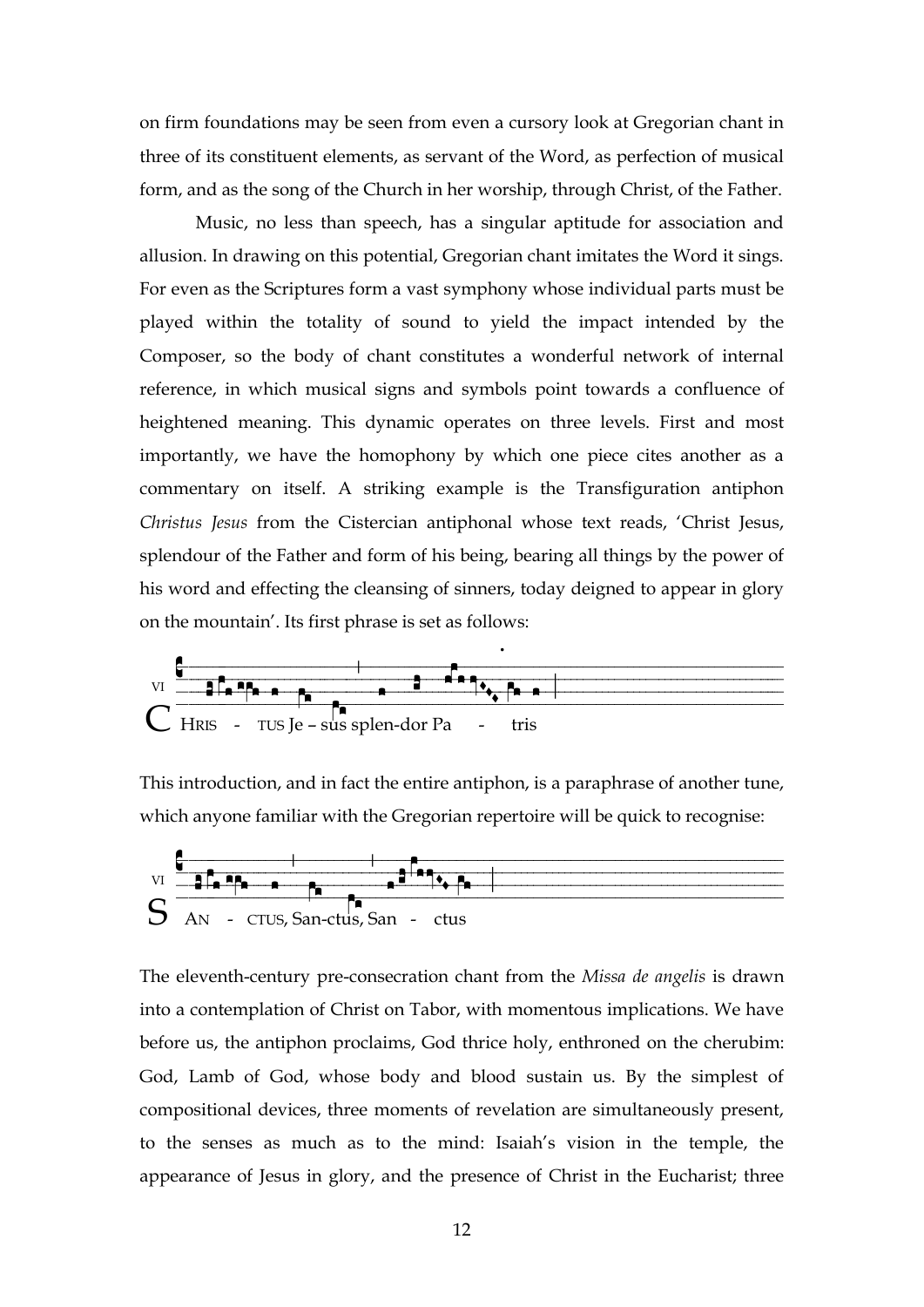degrees of communion united in one, with an immediacy that no sermon could achieve. Worship in truth, we have seen, is linked to remembrance. It would not be outrageous to say that a simple antiphon, here, effects anamnesis. A second form of association found in chant books is the extended application of a Proper composition, as on 4 October, when the commemoration of St Francis of Assisi is introduced by the Introit for Maundy Thursday. Appearing out of season, it places the career of the Poverello squarely in the context of Christ's Pasch, which in turn is heard to be present and active in the saints. Finally, once assimilated, the Gregorian heritage orchestrates the Scriptures themselves through the interdependence of Logos and Melos. Andrew's call to Peter rings with the energetic modulations of an eighth-mode Communion; the wise virgins are roused in the night by the Gradual's bugle call on a major triad; while the fortyfourth Psalm resounds with the cadences of *Audi Filia* in homage to the Mother of God.<sup>10</sup> The Church's theology in music comes to inhabit the Biblical text in such a way that, to a careful, silent listener, the revealed Word itself begins to sing.

An artist faced with a large and complicated material, Ingmar Bergman once remarked, depends for its expression on rigour of form.<sup>11</sup> We see that principle vindicated in the verse of Racine, the iconography of Rublyev, the fugues of the *Well-Tempered Clavier*. It is also evident in Gregorian chant, whose sense content is nothing less than man's redemption. On that account it can at first seem monotonous and austere. Its sound material is minimal, restricted, in most pieces, to the range of an octave. Only a limited number of intervals is permitted a melodic line that never departs from monody, is guided by laws of modality and often built on conventional formulae. Most pieces, as settings of a single sentence of text, are brief. Yet the variety of beauty and expression achieved within these parameters is astonishing. The Lauds antiphons of Christmas Morning, for example, form a sequence of miniature tone poems, each of which is a model of expressive density, stretching from bold angelic proclamations on trumpeting intervals of a fifth, through the perplexity of the shepherds (who, in *Quem vidistis?*, need to be gently questioned four times before

<sup>10</sup> *Graduale Triplex*, ed. by the monks of Solesmes (Solesmes: Éditions de Solesmes, 1979), pp. 263; 507; 406.

<sup>11</sup> *Ingmar Bergman; Intermezzo*. Dir. Gunnar Bergdahl. Göteborg Filmfestival. 2002.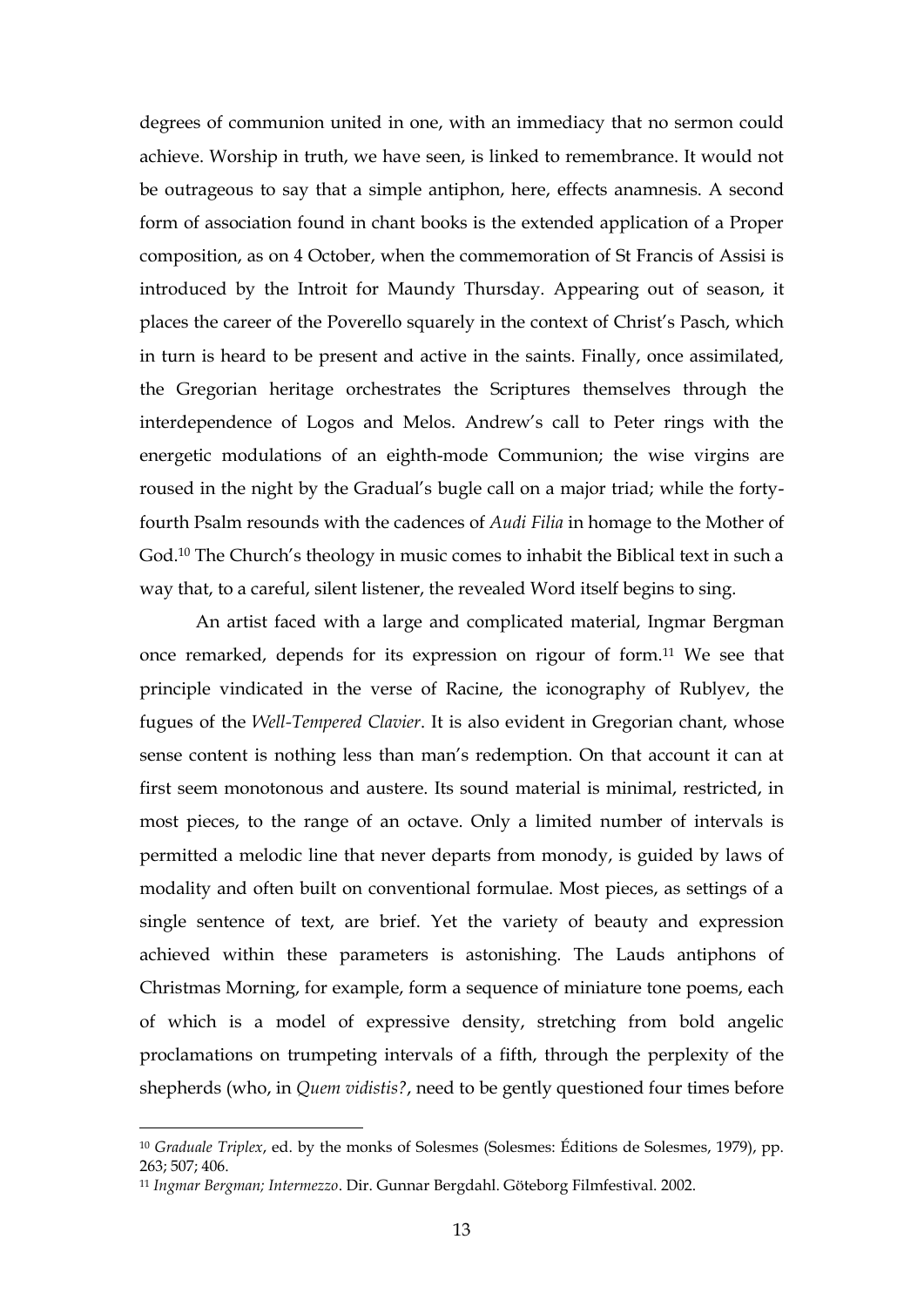they burst out with 'We have seen the Saviour!'), to the paradox that this 'little child', introduced by the minor-coloured range *re*-*la* in the eighth mode, is also 'mighty God', greeted with a fanfare on *do*. Notwithstanding this capacity for drama—and we need only think of the serenity and awe mingled in the *Requiem* Mass to hear it in another register—Gregorian chant is never self-indulgent. Refined through centuries, it has, at its best, reached the transparent objectivity that, if we return to Thomas Mann's novel, so intrigued Wendell Kretschmar, the stuttering prophet whose alpine vision relied on the keyboard for fluent telling. 'When greatness and death come together', he declared, and the Church's chant does flow from an encounter with death, a death destroyed forever,

there arises an objectivity tending to the conventional, which in its majesty leaves the most domineering subjectivity far behind, because therein the merely personal […] once more outgrows itself, in that it enters into the mythical, the collectively great and supernatural.<sup>12</sup>

The liberated form unselfconsciously enters the service of a purpose that transcends it. The collective greatness of the vast, homogeneous body of chant, not a single part of which bears an individual's signature, is so much the greater for rising from the merely anonymous into a personal unity in Christ, the one Precentor, whose song it endeavours in a thousand ways to express.

As outpouring of the Church's soul, passed on, received, and interiorised from age to age, Gregorian chant is unique and irreplaceable. Certain pieces demand respect by their extreme antiquity, such as the Vespers versicle 'May my prayer, O Lord, rise like incense before you'. In its archaic form,



it provides a palpable link between the Christian cult and its synagogal roots.<sup>13</sup> For almost two thousand years, it has carried the 'evening sacrifice of praise'. Anyone seeking a return to the sources has, in it, a conduit that has never run

<sup>12</sup> *Doctor Faustus*, p. 55 (altered).

<sup>13</sup> Cf. Daniel Saulnier, *Le Chant grégorien* (Solesmes: Éditions de Solesmes, 1995; revised edn 2003), p. 59f.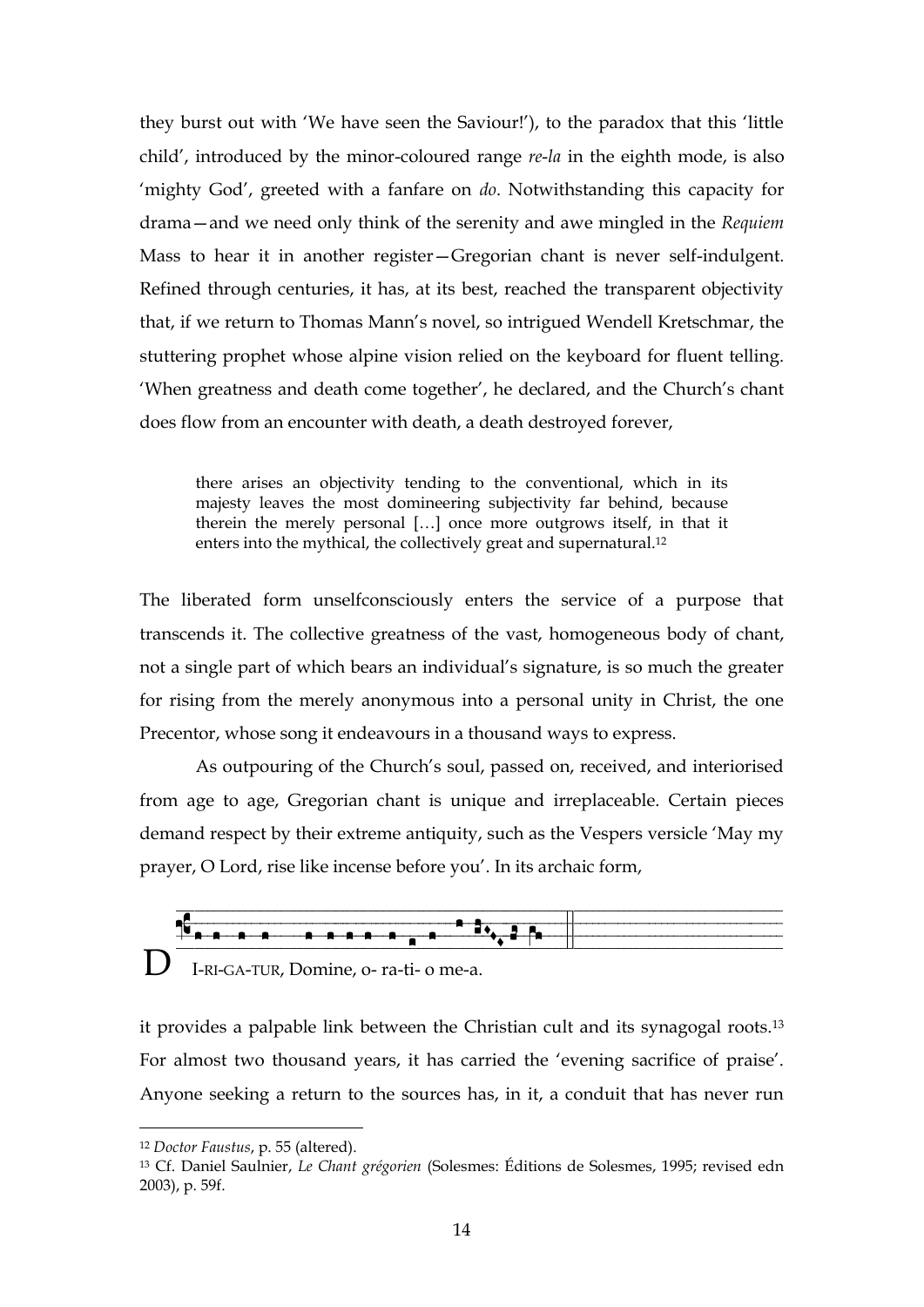dry. Even as the Church's worship has always inspired song, so song has fashioned worship.

Jesus Christ, High Priest of the New and Eternal Covenant, taking human nature, introduced into this earthly exile that hymn which is sung throughout all ages in the halls of heaven. He attaches to himself the entire community of mankind and has them join him in singing his divine song of praise. For he continues his priestly work through his Church (*SC* § 83).

The Church's song, as much as her texts and rituals, is an expression of Christ. By it she conveys, not only her Master's teaching but also his tone of voice. We must therefore be alert when the Gradual, the Church's great prayer book, provides each part of the liturgical cycle with a distinct tonality, a procedure that is especially evident at the beginning of the main seasons. With consummate skill, the Introit *Ad te levavi* communicates the joyful waiting of Advent; the Tract *Qui habitat*, if left out, deprives the first Sunday of Lent of the 90<sup>th</sup> Psalm's unshakable confidence, which St Bernard considered so essential to the Forty Days that he preached a series of seventeen sermons on it; the *Resurrexi* of Easter morning rises beyond human triumphalism to the silent rejoicing of the Trinity; while Assumption Day's *Viri Galilæi* firmly redirects the Church's gaze to earth, where Christ will come again, and where, meanwhile, the apostolic task is waiting. In referring to these melodies as the voice of Christ, I am not speaking metaphorically. Sprung from within the biblical text, as Word become song, chiselled and polished in the Spirit-led Church, transmitted through times lean and fat as acts of 'rational worship', they continue the hymn Christ brought from the Father's bosom into our world of tears. It is a poignant fact that contemporary western society, allergic to religious rhetoric, recognises this voice and attends to it. Gregorian chant seems to presage the rest and healing it yearns for. We might object that secular enthusiasts do not know *whose* voice attracts them. But neither did the woman at the well. If it is a fact that Truth surrounds us on all sides, that we cannot fall out of it even in darkest hell, then the song of Truth will resound at unexpected times, in unexpected places, and to unexpected people. Who knows whether the message of that song—even when it is initially perceived as 'the gospel of the Magic Flute'—might not be a path to heaven?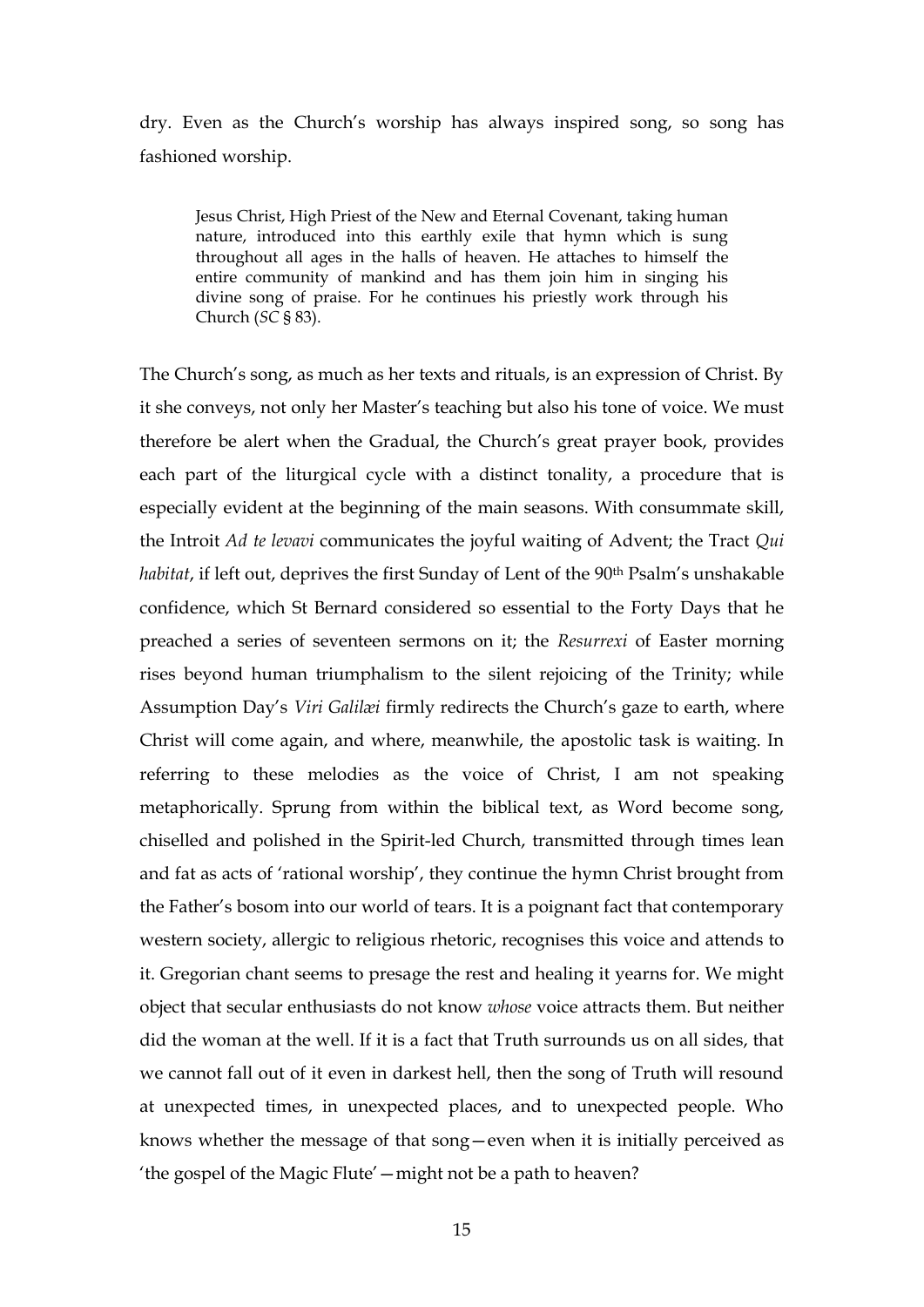It is time to summarise. We saw to begin with that the Gospel call to 'worship in truth' is concrete and practical, and we established the terms of this 'truth'; next we observed that music can be one of truth's noblest expressions, potentially more immediate, more universal than speech; this insight we found reflected in the teaching of *Sacrosanctum Concilium*, which led us, finally, to examine the music there defined as best suited for worship. In Gregorian chant beauty and truth are one, wrote John Paul II in his *Letter to Artists* of 1999, echoing the council's teaching: by it, our souls are 'lifted up from the world of the senses to the eternal' (§ 7). Certain implications follow from these findings. First of all, that sacred music, like sacred texts and sacred rites, is a truth-bearer in worship. Mediocrity and compromise should no more be tolerated in this domain than in any other. Secondly, that Gregorian chant is given to the Church in the present age as a standard, a paradigm, and a living expression of worship. Its intelligent, prayerful rediscovery in a way that transcends ideological division is an urgent challenge bearing the promise of great joy. Thirdly, that any renewal of sacred music must be oriented towards its founding principle, which is the Son of God whose song is 'sung throughout all ages in the halls of heaven'. Authentic renewal must go beyond human measures and aspire to reach the stature of Christ, by which alone it can offer fitting worship of Truth, in truth.

But I should like to end with something better than a conclusion, that our final note may be a soaring jubilus from the lips of an authority infinitely greater than I. St Augustine was a man sensitive to beauty in many forms, but especially to music. The abstruseness of his early treatise *De musica* belies a depth of experience that famously finds expression in Augustine's account of his baptism, in the ninth book of the *Confessions*, when the song of his heart found an echo in Milan's cathedral liturgy: 'The sweet singing of your Church moved me deeply. The music surged in my ears, truth seeped into my heart, and my devotion overflowed in tears. But they were tears of gladness' (IX, 6). Throughout his works, the metaphor of song recurs as an expression of desire. The Christian, he says, is irresistibly drawn by the song of the angels with its promise of the heavenly banquet (*Enarr. in Ps.* 41, 9). Even the simplest strains of music could